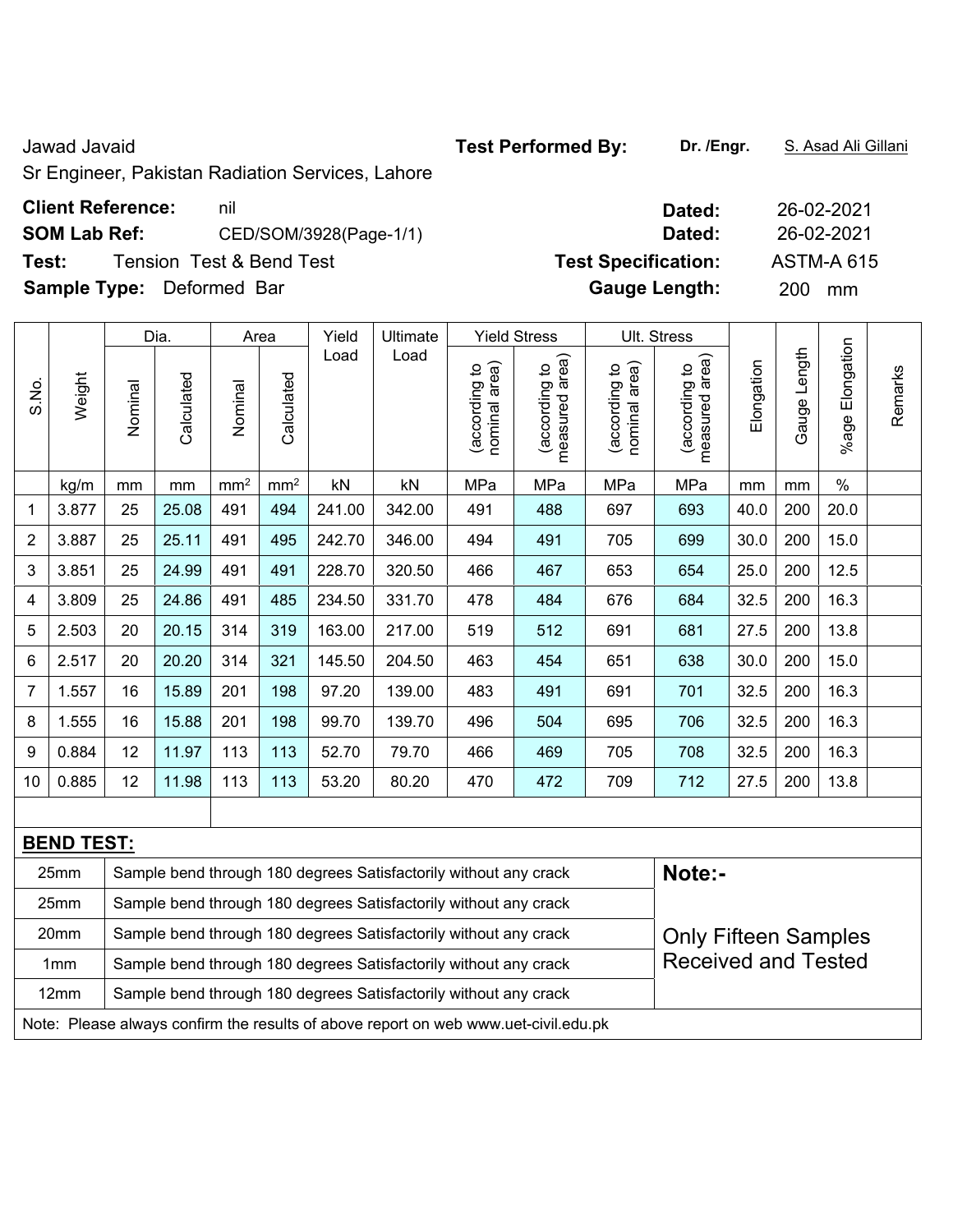Nauman

Khalid Mahmood **Test Performed By:** Dr. /Engr. Khurram Resident Engineer, NESPAK JV Turk Pak Resident Const. Supervision for Establishment of D. G. Khan (M/s ZKB)

| <b>Client Reference:</b> | 4161/RE/SFMKB/DGK/231 | <b>SOM Lab Ref:</b> |
|--------------------------|-----------------------|---------------------|
|--------------------------|-----------------------|---------------------|

**Dated:** 22-02-2021 **Dated:** 26-02-2021

**Test:** Tension Test & Bend Test **Test Specification:** ASTM-A-615 Gauge Length: **8** inch **Sample Type:** Deformed Bar( PKSupreme Steel)

|            | 3926(Page- |
|------------|------------|
| M Lab Ref: | 1/1)       |
| ted:       | 26-02-202  |

|                |                                                                                     | Dia.           |                |                 | Area            | Yield          | Ultimate                                                         |                               | <b>Yield Stress</b>             |                                | Ult. Stress                     |                |                          |                 |         |
|----------------|-------------------------------------------------------------------------------------|----------------|----------------|-----------------|-----------------|----------------|------------------------------------------------------------------|-------------------------------|---------------------------------|--------------------------------|---------------------------------|----------------|--------------------------|-----------------|---------|
| S.No.          | Weight                                                                              | Nominal        | Calculated     | Nominal         | Calculated      | Load           | Load                                                             | nominal area)<br>according to | measured area)<br>(according to | nominal area)<br>(according to | (according to<br>measured area) | Elongation     | Gauge Length             | %age Elongation | Remarks |
|                | Ib/ft                                                                               | #              | in             | in <sup>2</sup> | in <sup>2</sup> | Tons           | Tons                                                             | psi                           | psi                             | psi                            | psi                             | in             | in                       | $\%$            |         |
| 1              | 1.587                                                                               | 6              | 0.770          | 0.44            | 0.466           | 15.14          | 21.20                                                            | 75880                         | 71640                           | 106280                         | 100350                          | 1.40           | 8.0                      | 17.5            |         |
| $\overline{2}$ | 1.594                                                                               | 6              | 0.772          | 0.44            | 0.468           | 15.60          | 21.87                                                            | 78180                         | 73500                           | 109600                         | 103040                          | 1.30           | 8.0                      | 16.3            |         |
| 3              | 0.663                                                                               | 4              | 0.498          | 0.20            | 0.195           | 6.14           | 8.33                                                             | 67670                         | 69410                           | 91840                          | 94190                           | 1.10           | 8.0                      | 13.8            |         |
| 4              | 0.663                                                                               | 4              | 0.498          | 0.20            | 0.195           | 6.19           | 8.33                                                             | 68230                         | 69980                           | 91840                          | 94190                           | 1.10           | 8.0                      | 13.8            |         |
|                |                                                                                     |                |                | $\blacksquare$  |                 |                |                                                                  | ä,                            |                                 |                                |                                 |                |                          |                 |         |
|                |                                                                                     | ÷              | $\blacksquare$ | $\blacksquare$  | ٠               | $\blacksquare$ | $\blacksquare$                                                   | ۰                             | $\blacksquare$                  | $\blacksquare$                 | ٠                               | $\blacksquare$ | $\blacksquare$           | $\blacksquare$  |         |
|                |                                                                                     | ÷              | ÷              | $\blacksquare$  | ٠               | $\blacksquare$ |                                                                  | $\blacksquare$                | ۰                               | $\blacksquare$                 | $\blacksquare$                  | $\blacksquare$ | $\overline{\phantom{a}}$ | $\blacksquare$  |         |
|                | ÷,                                                                                  | $\blacksquare$ | ä,             | ÷,              | ä,              | $\blacksquare$ |                                                                  | ÷,                            | ÷                               | ÷,                             |                                 | ä,             | ä,                       | $\blacksquare$  |         |
|                |                                                                                     |                |                | $\blacksquare$  | $\blacksquare$  | ä,             |                                                                  | $\blacksquare$                |                                 | ÷                              |                                 |                |                          | ÷               |         |
|                |                                                                                     |                |                |                 |                 |                |                                                                  | ÷                             |                                 |                                |                                 |                |                          | ä,              |         |
|                |                                                                                     |                |                |                 |                 |                |                                                                  |                               |                                 |                                |                                 |                |                          |                 |         |
|                | <b>BEND TEST:</b>                                                                   |                |                |                 |                 |                |                                                                  |                               |                                 |                                |                                 |                |                          |                 |         |
|                | #6                                                                                  |                |                |                 |                 |                | Sample bend through 180 degrees Satisfactorily without any crack |                               |                                 |                                | Note:-                          |                |                          |                 |         |
|                | #4                                                                                  |                |                |                 |                 |                | Sample bend through 180 degrees Satisfactorily without any crack |                               |                                 |                                |                                 |                |                          |                 |         |
|                |                                                                                     |                |                |                 |                 |                |                                                                  |                               |                                 |                                | <b>Only Six Samples</b>         |                |                          |                 |         |
|                |                                                                                     |                |                |                 |                 |                |                                                                  |                               |                                 |                                | <b>Received and Tested</b>      |                |                          |                 |         |
|                |                                                                                     |                |                |                 |                 |                |                                                                  |                               |                                 |                                |                                 |                |                          |                 |         |
|                | Note: Please always confirm the results of above report on web www.uet-civil.edu.pk |                |                |                 |                 |                |                                                                  |                               |                                 |                                |                                 |                |                          |                 |         |